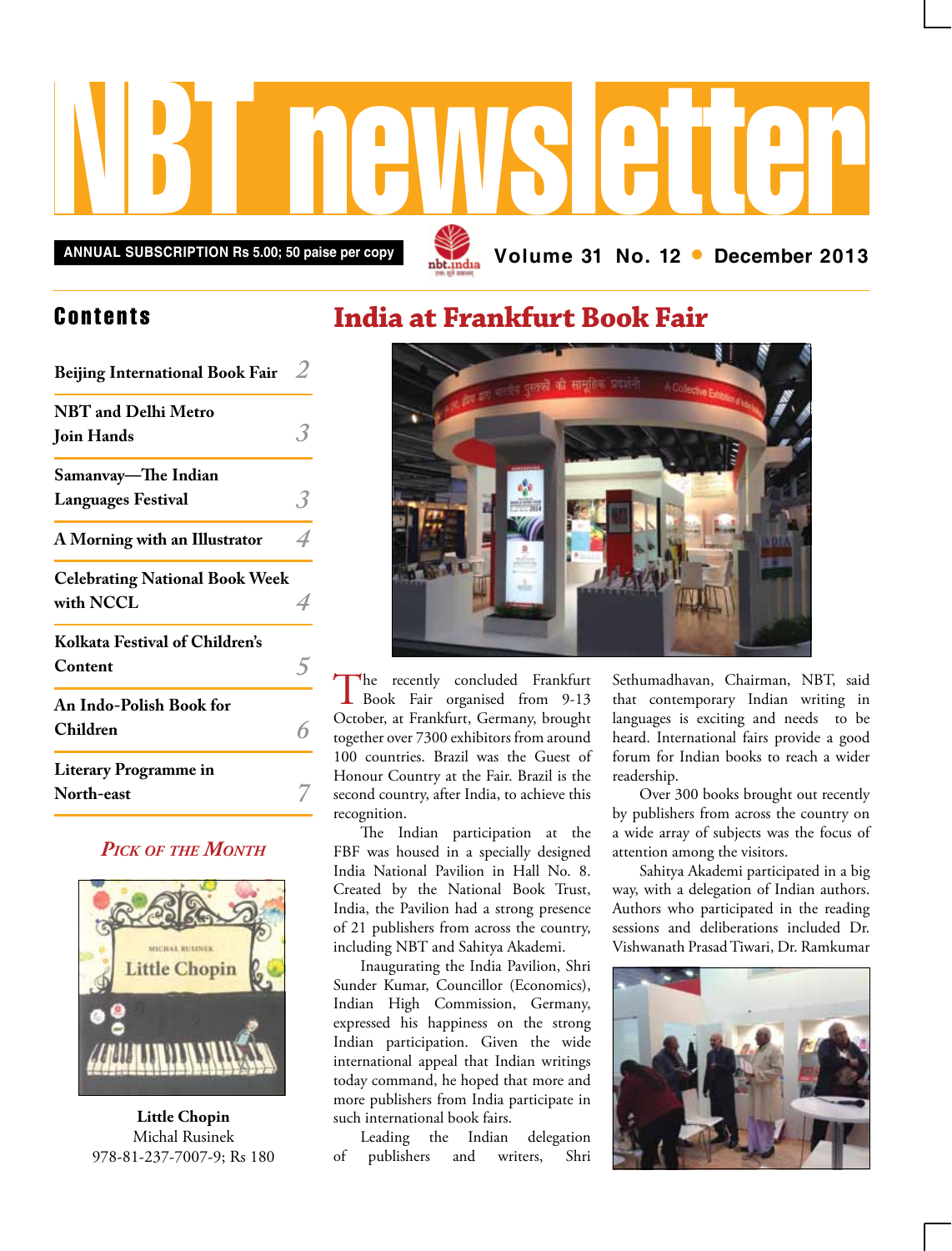

Mukhopadhyay, Shri Patel Kanajibhai, Shri Vikram Visaji, Shri Jeet Thayil, Prof. H.S. Shivaprakash and Dr. Pushpa Awasthi as well as Shri Sethumadhavan. The reading sessions organised at the Indian Pavilion drew a lot of visitors, publishers and scholars.

Brazil as the Guest of Honour country occupied a special status at the Fair. Brazil has one of the fastest growing publishing industry in the world. With over 90 Brazilian authors and some of the biggest names in Brazilian publishing, the country offered much scope to do business. Keeping in view its rising status, the NBT, India organised an Indo-Brazil

Business Round Table in association with FBF and German Book Office, New Delhi at the Pavilion. Chaired by Shri Sethumadhavan, the forum, among other things, discussed ways of literary cooperation between the two countries. As part of the BRICS initiative, both the countries sought to participate in each other's book fairs and strengthen literary exchanges. With children's books being the special focus at the Fair, participants from both sides suggested to initially take up children's books.

Meetings were also held with various booksellers associations of USA, France and Canada as well as with Sharjah Book Fair, Tokyo Book Fair and London Book





Fair. Besides, a meeting was held with the representative of Federation of Booksellers from Poland, the Guest of Honour country at the forthcoming New Delhi World Book Fair 2014.

Among the major conversations that took place at FBF was CONTEC, Publishers Launch Frankfurt, the International Rights Directors Meeting and Frankfurt Story Drive. Besides, professional programmes of more than 20 seminars, workshops and business breakfasts were organised over the week.

Shri Pradip Chhabra, Dy. Director (Exh.) coordinated the Indian presentation at the Fair.

# **Beijing International Book Fair 2013**

The 20th Beijing<br>International Book Fair (BIBF) was held from 28 August 2013 to 1 September 2013, at the China International Exhibition Centre, Beijing.

Spread over an area of 53,600 square meters, BIBF 2013 saw the participation of over 20,000 exhibitors from 76 different countries and regions. The theme of BIBF 2013 was: 'Introducing excellent books from around the world into China and leading Chinese books to the world.'

Organised by the China National Publications Import and Export (Group) Corporation (CNPIEC), the BIBF is jointly sponsored by the State Press and Publication Administration (State Copyright Administration), the Information Office of the State Council, the Ministry of Science and Technology, the Ministry of Education, the Ministry of Culture, the People's Government of Beijing, the Publishers Association



of China, and the Chinese Writers Association.

This year the Kingdom of Saudi Arabia participated at the Fair as the Country of Honour, and Moscow as the focus city. BIBF started a new experiment this year of "Province of Honour", where Hubei was the special attraction. Many authors and publishers from Hubei province were present there.

BIBF 2013 had a Digital Publishing Zone and the Children's Book, Cartoons & Animation Zone, Periodical Zone, Publishing on Demand Zone, the Rights Centre and the Library Acquisition Zone. The Fair also hosted various seminars, launches and roundtable forums. This year BIBF also introduced a Literature Night that featured Russian authors Pavel Basinsky and Dmitry Glukhovsky, and Chinese writers Zhijun Yang and Jiang Nan.

During the five-day event, the fair attracted more than 300,000 visitors looking for particularly hard-to-find titles as

well as foreign books. For individuals, the fair provided a cheaper option with more trendy titles than conventional bookstores.

The NBT stall had showcased 200 titles in English which included books of 33 Indian publishers. The NBT books were well received by the visitors to the NBT stall and many publishers showed keen interest in our books.

Shri Pankaj Chaturvedi, Hindi editor, represented NBT at the Fair.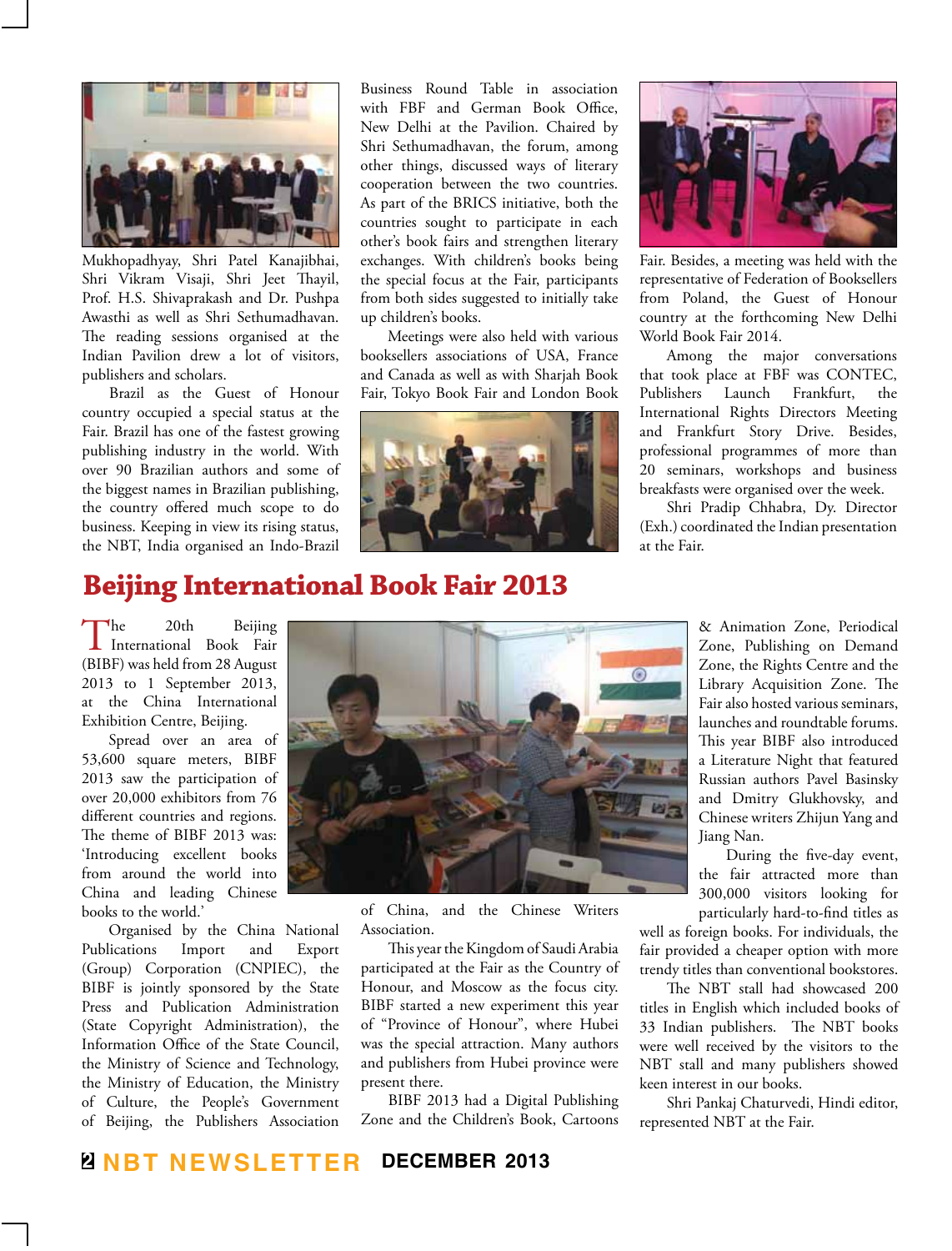## **NBT and Delhi Metro Join Hands**

The National Book Trust, India<br>joined hands with the Delhi Metro Rail Corporation (DMRC) to promote books in different Indian languages and encourage reading habit amongst the masses. The organizations signed an Memorandum of Understanding (MoU) on 23 October 2013.

"This move will encourage people to read books while travelling, especially during the 'non-peak' hours", said Shri M.A. Sikandar, Director NBT. "It is great that two government organizations are coming together to promote the reading habit in Delhi," he added.

On this occasion, Shri Mangu Singh, DMRC Managing-Director said, "Delhi Metro gets 23-24 lakh commuters daily and anything done in Metro gets maximum visibility. Even if it is a small step yet it will go a long way in spreading the reading habit". Shri Sharat Sharma, DMRC Director-Operations, said,



"DMRC is joining hands with NBT for a noble cause".

As part of the agreement, NBT will have static and mobile bookshops at major stations. DMRC will initially allot space at Kashmere Gate and Udhyog Bhavan to NBT for opening a bookshop. The Kashmere Gate bookstore is now operational. DMRC will also identify and allot space at prominent Metro Stations to publicize the various book promotional activities of NBT and the New Delhi World Book Fair (from 15-23 February 2014). Apart from this, DMRC also agreed for a joint initiative with NBT to promote reading habit through visual publicity material like posters, etc, to target young Metro commuters under Corporate Social Responsibility initiatives.

This initiative will benefit DMRC employees too. NBT has agreed to offer NBT Book Club Membership to interested employees of the DMRC free of cost against which they can avail 20 per cent discount on sale price of NBT books at all NBT outlets across the country. NBT shall provide booths free of cost to DMRC for the purpose of setting up of stalls/kiosks for the promotion of Smart Cards during Book Fairs/Exhibitions during New Delhi World Book Fair.

This iniative will also attract students of Delhi University and other institutions many of whom travel by the Delhi Metro.

## **Samanvay — Indian Languages Festival**

The National Book Trust,<br>
India collaborated with the India Habitat Centre (IHC) to organise Samanvay — Indian Languages Festival 2013, from 24 to 27 November 2013, on the theme, 'Jodhtee Zubaane… Judhti Zubaane…'or Language Connections.

The Festival was inaugurated with the lighting of the lamp by Shri M.A. Sikander, Director NBT, Raj Liberhan, Festival Director, Shri Vinod Kumar Shuka,

renowned Hindi litterateur and Shri Samsher Rahman Farooqi, well-known Urdu scholar.

Speaking on the occasion, Shri Sikandar said, "India is a country of many languages and so we can have the privilege of celebrating our languages. This festival is a forum for interaction between scholars of different languages". He further added that NBT publishes books in more than 30 Indian languages. He requested the scholars, present at the festival, to be a part of the reading sessions at the book



fairs organised, by the NBT, all over the country.

"This year's theme goes beyond the literary and cultural connections across languages and encompasses the connections between divergent media of expression, like literature, cinema, music, between various ideologies and between languages and dialects", said Satyanand Nirupam, Editorial Director of Rajkamal Prakashan Group and Festival Creative Director.

Raj Liberhan, Festival Director said, "For us Samanvay is not an event but a

cause. All of us in this country find ways of translating our thoughts into words. Samanvay is a multilingual platform to debate, share and ideate on issues affecting  $\overline{\text{us}}$ ."

The third edition of the fourday festival brought together 20 languages and dialects. Apart from sessions on Telugu poetry, the relationship between two Urdu and Punjabi languages, on tradition and modernity in Hindi literature, and the oral literatures of

Karnataka; there were sessions on Khasi, Rajasthani and Bhojpuri. The sessions over four days had conversations over oral literature, media and translations, poetry performances, folk art, stand-up comedy, theatre and cultural evenings, Dalit and women writing.

The NBT, India along with other publishers like Delhi Press, Pratilipi Books, Hind Pocket Books, Full Circle, Rajkamal Prakashan, Vani Prakashan and others had exhibited their books on special discounts for the book lovers.

### **december 2013 NBT Newsletter 3**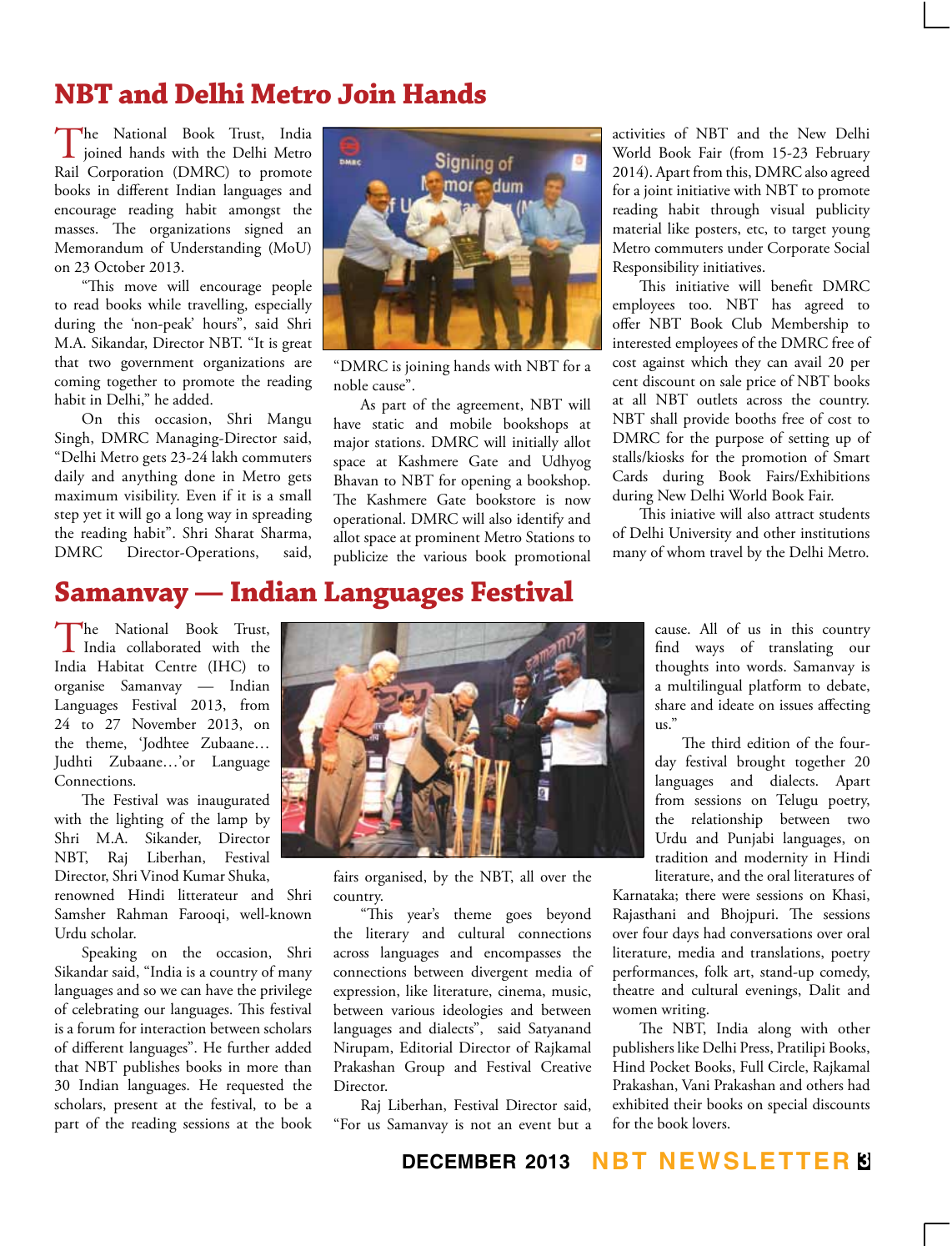# **A Morning with an Illustrator**

 $\prod$ n its efforts to promote reading habit<br>in the country especially among the n its efforts to promote reading habit children, National Centre for Children's Literature (NCCL), a wing of National Book Trust, India organised an interactive storytelling session at Nehru Bhawan, Vasant Kunj, New Delhi on 21 October 2013 for school children with the wellknown illustrator Shri Jagdish Joshi, who has also authored over two-dozen picture books for children. The session, divided into two parts, was held in NBT's book shop and NCCL Library.

Shri Jagdish Joshi talked about the skills of illustration and making of picture books, and especially deliberated on his title in *Hindi, Ek Yatra*, recently published by NBT. He confessed that most of his books are based on the real-life facts and not imagination. He said that he began his career as an illustrator when he was studying Fine Arts at the Indian College of Arts and Draftsmanship in Kolkata and later on worked for organisations like *Hindustan Times* and



Children's Book Trust. "My books brought out by NBT have not only flourished my



professional career, but also given me a distinct identity," he added.

The school children also put up lots of queries to Shri Jagdish Joshi regarding illustrations used in his books and his hobbies.

The children also went around looking through the books available in the NCCL Library, and were extremely happy to find books on various subjects in different Indian and foreign languages. Many students wished to enroll for the NCCL membership and were seen asking

details.

Earlier, Shri M.A. Sikandar, Director, NBT welcomed Shri Jagdish Joshi and the children from various schools participating in the discussion. He talked about various activities undertaken by the Trust to promote reading habit including mobile book exhibitions, festivals of reading, book fairs and the New Delhi World Book Fair. He also encouraged children to visit libraries and read more often.

## **Celebrating National Book Week with NCCL**

As part of the National Book Week<br>Celebrations, National Centre for Children's Literature (NCCL), a wing of National Book Trust, India organised an interactive storytelling session for school children with Shri Suryanath Singh, author and Ms Mistunee Chowdhury, illustrator of NBT book *Saat Suraj Sattaavan Tare* at its premises, Nehru Bhawan, Vasant Kunj, New Delhi on 19 November 2013. The session, divided into two parts, was held in NBT's Book Shop and NCCL Library.

Shri Suryanath Singh said that he likes to write science fiction stories based on aliens and planets, especially for children and young adults. He added that as he had been a science student, he could fantasize the life of aliens using different kinds of gadgets living in different planets in the universe.

Ms Mistunee Chowdhury gave a presentation on her illustrations used in the book and gave tips to the children for preparing illustrations. She said



that illustrations are an integral part of children's books as they attract children and inspire them to read books and open



up their faculties to imagination.

The children glanced through the books available in the NCCL Library on various subjects related to children's literature in different Indian and foreign languages. The children also asked several questions to the author and illustrator regarding their favourite authors, books and hobbies, besides queries on basics of writing and illustrating.

Earlier, Shri M A Sikandar, Director, NBT welcomed the participating school children and teachers present on the occasion. He urged children to read books apart from their textbooks as books provide immense pleasure, impart knowledge and develop reading habit.

Over 150 students accompanied by their teachers from different schools of Delhi and NCR including Bal Bharti School, Dwarka, Bloom Public School, Vasant Kunj and Sri Sathya Sai Vidya Vihar, Kalkaji participated in the session.

## **4 NBT Newsletter december 2013**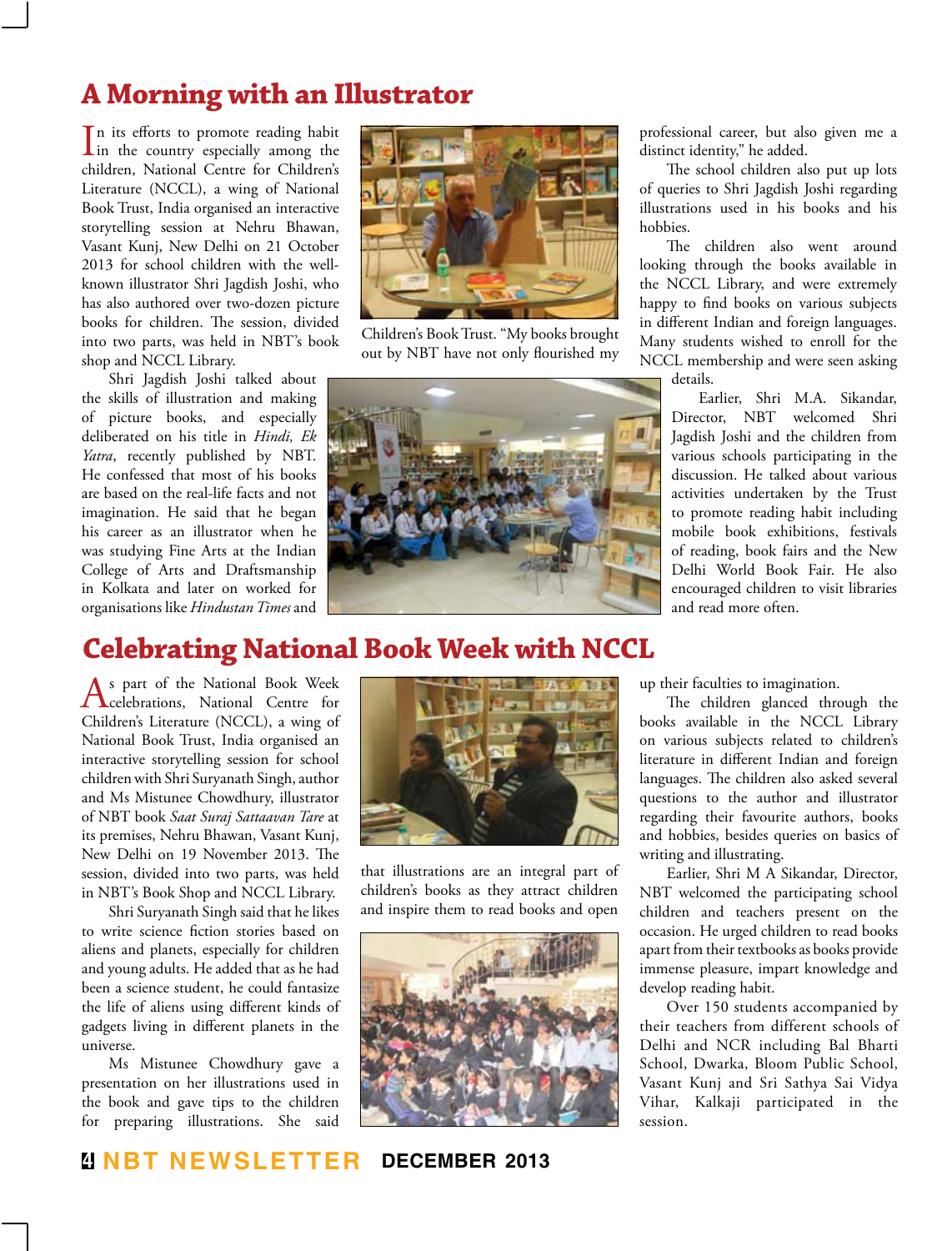## **Kolkata Festival of Children's Content**

The National Book Trust, India<br>
organized the 2nd edition of the Kolkata Festival of Children's Content at the Future Foundation School, Regent Park, Kolkata from 23 to 26 September 2013. The Festival was organized in association with the Publishers' and Booksellers' Guild, West Bengal and Sri Aurobindo Institute of Culture, Kolkata.

Renowned singer, composer

and actor, Shri Anindya Chattopadhyay inaugurated the Festival with the signature Boimelar Gaan at the school premises on 23 September 2013. He felt that in this age of Internet and Smartphones, the written world will never die. He added, "Books are like music. Many singers rue that the CD sales are down because of piracy but the fact is that people are listening to the music. And people do read. Tell children that reading is as important as career counselling. May be he/she will pick up a pen."

Shri Debajyoti Dutta, eminent publisher and former President, Federation of Indian Publishers, Shri Sourin Bhattacharya, noted academician, Shri Tridib Chatterjee, General Secretary,



Publishers' and Booksellers' Guild, West Bengal, Shri Manas Mahapatra, Editor (NCCL), NBT and Shri Ranjan Mitter, Principal, The Future Foundation School spoke on the occasion. They hailed NBT's pioneering effort for celebrating Indian children's literature in the city with school children and help them discover their creative skills through workshops on illustration, publishing and interactive sessions with authors. They were of the view that this 'unique concept' will empower children to make their own path.

The Children's Book Fair organized on the occasion was open from 11.00 am to 7.00 pm everyday for general readers. Thousands of children's books were put up

on display-cum-sale in this Fair by the National Book Trust, India and the Publishers' and Booksellers' Guild, West Bengal. A large number of book lovers showed keen interest in the exhibition.

The Festival was a treat for booklovers as well as the professionals in the field of children's literature as a host of activities related to children's literature were organized during

the Festival. On 24 September, a thematic session on the topic How to Illustrate a Book for Today's Children: New Challenges was held. The discussion was chaired by Prof. Jayanta Choudhury. Shri Debasis Deb from Kolkata, Shri Durlabh Bhattacharjee from Assam and Shri Debu Sarkar, Deputy Director (Art), NBT were the speakers on the occasion.

On 25 September, Authors' Readings took place in which Shri Amar Mitra, renowned Bangla author and Ms Jash Sen, noted author in English interacted with the children and read from their books. Shri Bratin Dey, Bangla Editor, NBT and Ms Virginia Redden from The Future Foundation School facilitated the programme.

#### **Japanese Delegation at NBT**

Mr. Katsuma Doi, Director General, and Ms. Nachiko Yamamura, Assistant Director, The Japan Foundation, New Delhi, visited the office of the Trust. They held wide ranging discussions with Shri M.A. Sikandar, Director, NBT, on various areas of cooperation including participating in each other's book fairs.

Japan is a regular participant at the New Delhi World Book Fair. Last year, the Japanese stall had introduced to Indian readers, the hugely popular Manga comics.

This year, Mr. Katsuma said, he would like to introduce Ms. Maiko-San, who will present a demonstration-cumlecture on Japanese traditional dances.

Later, the delegation visited the NCCL Library and

the NBT bookshop. Impressed by the wide range of books in all Indian languages, Mr. Katsuma said that he would like to introduce more contemporary Japanese literature to Indian readers.



#### **Shiksha Shivirs in Delhi**

A Shiksha Shivir was organised at Govt. Sr. Sec. School (GSSS), Ambedkar Nagar, New Delhi on 7 October 2013. Renu Sharma, Dy. Director (Education), Delhi Admn., inaugurated the event. Dr. Ritu Arora, Physician, Krishna Jabh, Principal, Govt. Girls Sr. Sec. School No. 2, Sector 4; and Sharada Goel, Principal and Ramasaree, Vice-Principal, GSSS were present on the occasion.

Smt. Renu Sharma commended NBT's efforts in promoting books and encouraging the reading habit. Smt. Sharada Goel hoped that NBT would hold such exhibitions in future as well.

The second Shiksha Sivir was organised at Kautilya Govt. Sarvodaya Bal Vidyalaya, Chirag Enclave on 17 October. It was inaugurated by Renu Sharma and Zareen Taj, Education Officer. Dr. Manisha Sharma, Cardiologist, Dr. Sanjay Chuturvedi,

Principal and Alka, Vice-Principal of the Vidyalaya were also present.

Over 300 students participated in various competitions and were awarded NBT books. Dr. Dipankar Gupta and Smt. Sunita Narotra coordinated the events.

**december 2013 NBT Newsletter 5**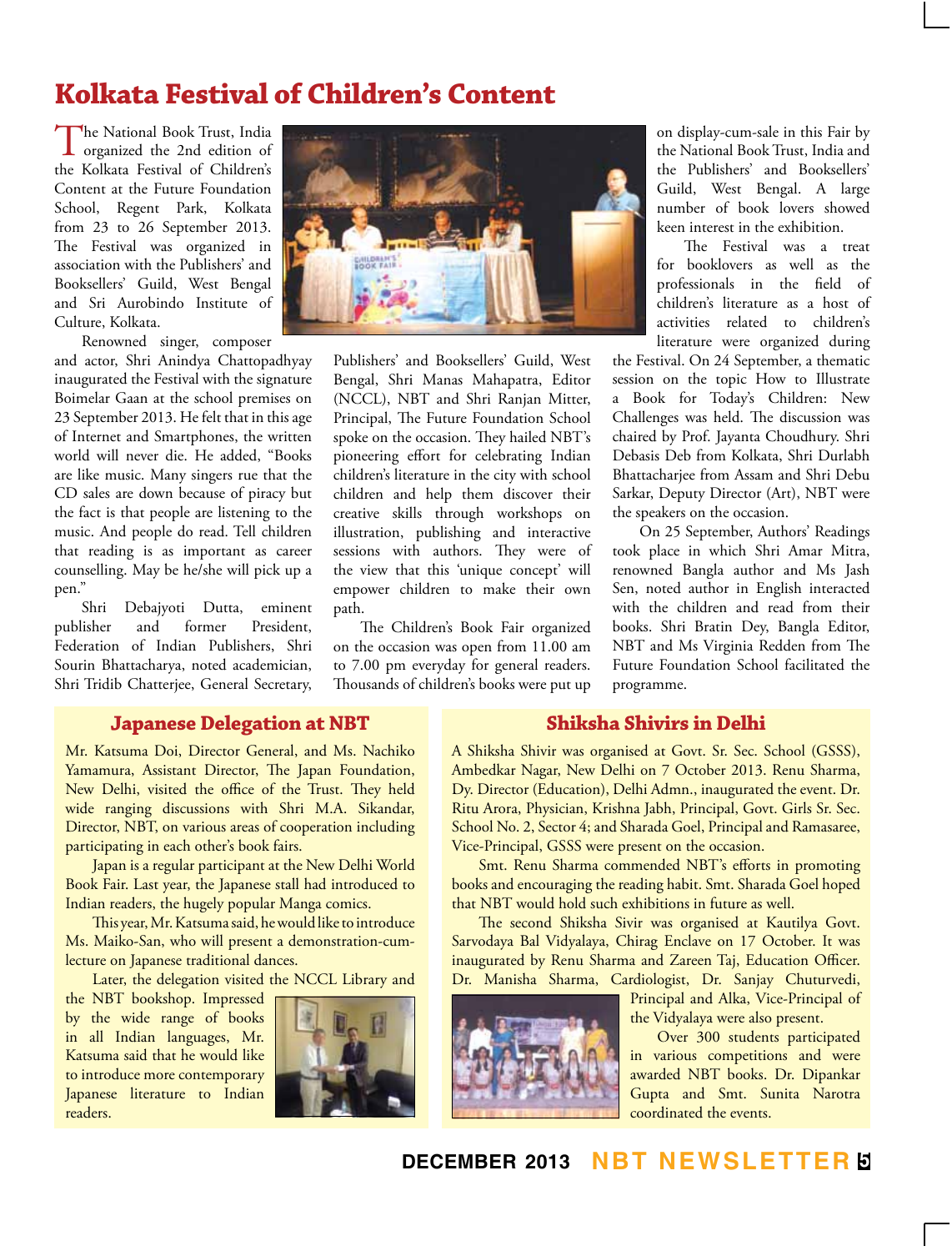# **An Indo-Polish Book for Children**

An illustrated book for young<br>adults on Frederic Chopin (well-known Polish composer) titled *Little Chopin* was released at the curtain-raiser for New Delhi World Book Fair 2014, which will be held from 15–23 February 2014 at Pragati Maidan, New Delhi. The event also formally announced Poland as the Guest of Honour country at the New Delhi World Book Fair 2014. 'Literature for children' will be the focus at the Fair.

To coincide with NBT's National Book Week celebrations, the book was released on 14 November 2013 at the event at the Oxford Bookstore, New Delhi.

Written by Michał Rusinek, translated by Antonia Lloyd-Jones, and illustrated by Joanna Rusinek, the Indian edition of *Little Chopin* has been published by the NBT, India. This book is a splendid, funny, and rhymed story about how little Chopin became a brilliant composer. The book has been translated into ten languages all over the world, including Italian, Chinese and Japanese.

Poland's participation at the New Delhi World Book fair is the result of collaboration between the Polish Book Institute based in Krakow, Poland and the National Book Trust, India. The Polish Book Institute and the Polish Institute will collaborate on bringing Poland's outstanding literary gems for the Fair with the intention of drawing audiences to Polish works and providing a space for Polish authors, critics, illustrators and publishers to catch a glimpse of the

book market and audience in India. Important literary figures from Poland who will be participating at the Fair include Wojciech Jagielski from the famed Polish School of Reportage, Olga Tokarczuk (whose book *Szafa* will be made available to Indian audiences with its translation into Hindi), renowned translator and literary critic Magda Heydel, as well as representatives of the Polish book market. A photographic exhibition on the life and works of acclaimed



Polish author Ryszard Kapuscinski will also be featured at the Book Fair, along with the Hindi translation of his critically and commercially acclaimed Polish book, *Shah of Shahs*.

"The focus for Delhi World Book Fair 2014 will be literature for children and Poland will showcase children's illustrations through an exhibition and bring books for children," said Anna Tryc-Bromley, Director, Polish Institute, New Delhi. "We are recognised for excellent graphic design and nowadays Poland's publishing for children is blossoming. I am sure we can collaborate with Indian publishers in bringing new, mutual publications, hence we start with a book for children about one of the greatest Polish composers — Frederic Chopin," she added.

Shri M.A. Sikandar, Director, NBT said, "The participation of Poland as Guest



of Honour Country in NDWBF 2014 will enrich our book fair and the visitors and book lovers will certainly benefit from this wideranging presentation of Polish literature and culture for the first time at the international book fair in India."

On this occasion, His Excellency, Piotr Kłodkowski, Ambassador of the Republic of Poland to India, welcomed the nomination of Poland as the focus country at the Fair and stated "The participation in this international book fair is an opportunity to share knowledge and to learn from each other". Commenting

on the literary exchange between Poland and India, Ambassador Kłodkowski added that Indian literature in different languages, such as Tamil, Sanskrit and Bangla that include the works of Tagore, Premchand, Ashok Vajpeyi and the scripts of the Bhagvad Gita and the Rig Veda, have been translated into Polish.

The Ambassador's sentiments were echoed by Grzegorz Gauden, Director of the Polish Book Institute, who said, "As the director of the Book Institute, the national institution responsible for the promotion of Polish literature abroad, I want to express my joy at the fact that Poland will be next year's guest of honour at the international book fair in New Delhi. I am convinced that Poland's participation in this important event will contribute to the dissemination of our literature in India, and allow us to establish contacts with Indian publishers so that

Indian readers will be able to access, read and appreciate the breadth and richness of Polish literature in their own languages."

Speaking on the occasion, Shri A. Sethumadhavan, Chairman, NBT said, "We are happy to join hands with a country like Poland which has had four Nobel laureates in literature. The association will be fascinating and facilitate rich exchange of literature between two countries".

## **6 NBT Newsletter**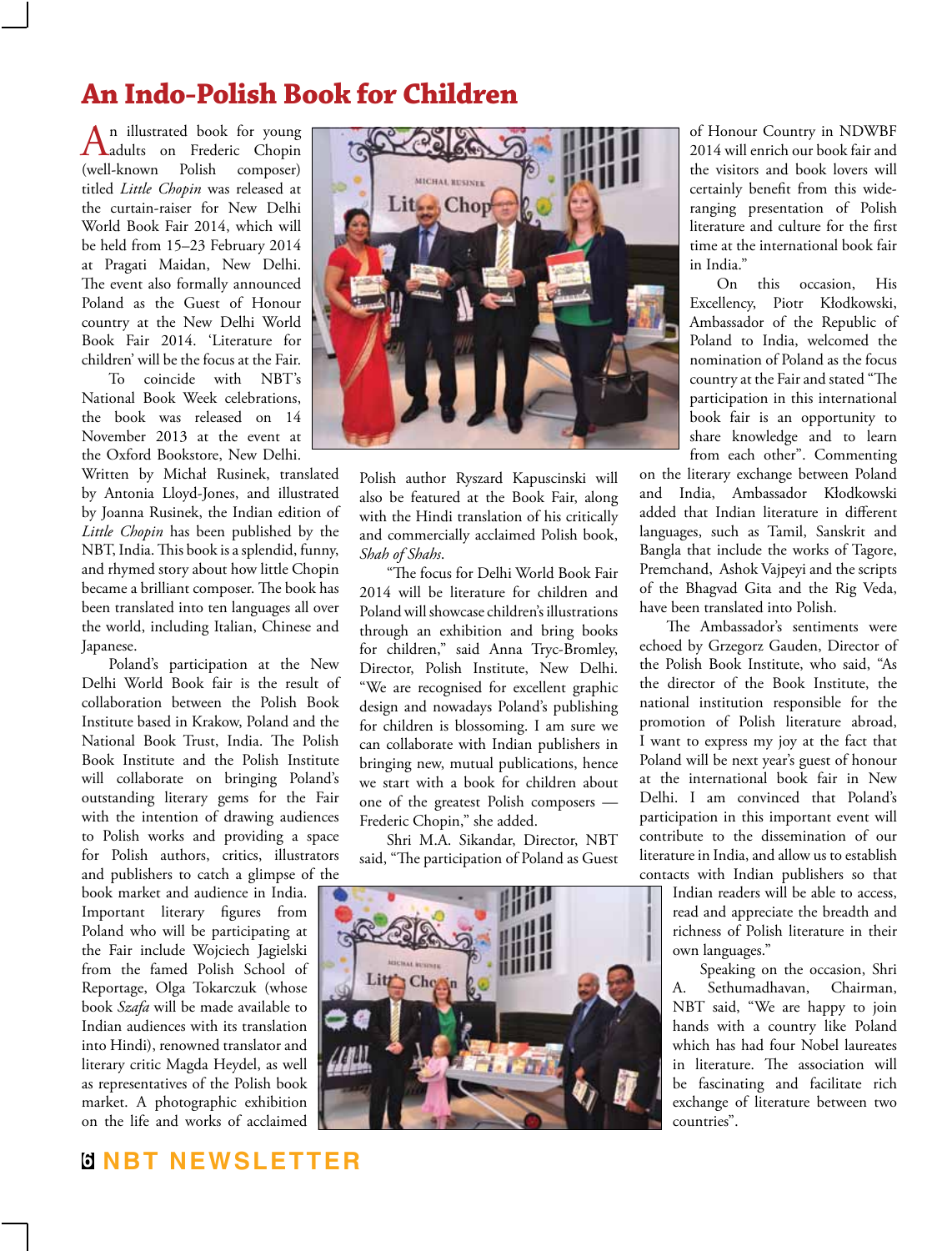# **Literary Programme in North-east**

 $\prod_{\text{India in collaboration with}}$ the Cultural Affairs & Heritage Department, Government of Sikkim and Cinedarbaar organized a two-day literary programme titled 'Ten, Ten, Ten' at Manan Kendra in Gangtok on 8 & 9 November 2013. The programme was part of NBT's efforts to promote books and reading in the Northeastern states of the country.

Inaugurating the literary festival, Smt. Nalini G. Pradhan, Secretary, Cultural Affairs & Heritage Department, Government of Sikkim and the Chief Guest at the function; thanked NBT for organizing such programmes that promote reading culture among the youth, that too at a time when technology and e-books are a cause of decline towards the reading culture. She lauded the initiatives taken in reviving the traditional art such

as storytelling tradition, and urged the youth present in the audience to utilize library facilities and read more. "It is very important that the folklores are documented so that they don't disappear with the flow of time," she added.

The two-day event was a fusion of tradition and literature. It started off with the presentation of Dastongoi—the lost art form of Urdu storytelling—by



the artists Nadeem Shah and Surender Dhingra. This was followed by a talk by Dr Ayeja Jha, Head, Department of Management Studies, Sikkim Manipal Institute of Technology, on 'Folklores through a Scientific Eye'. Shri Salil Mukhia, co-founder of Acoustic Traditional, put up a performance exploring the oral folklores and storytelling traditions in the session on 'Tribal Oral Storytelling' session.

Nepali being an important language



spoken by the majority of people in Sikkim, a discussion was heldon Nepali Literature and its current scenario. Prof. Balaram Pandey from Sikkim University spoke at length about Nepali literature.

The last session held was a Poet's Meet where Apsara Dahai and Meena Subba rendered their poems to a packed audience.

The second day hosted a discussion on the book, Legends

of the Lepchas: Folktales from Sikkim, where the author, Ms. Yishey Doma, spoke about the book and interacted with the audience. The book traces the origin of the Lepchas through folktales. The next session saw Panel Discussions on the following topics: 'Blogging as the Emerging New Media', 'Word of Mouth as in Oral Storytelling Traditions and its Relevance in the Urban Context', and 'Publishing Scene in Sikkim — its Future

> and the Importance in the Local Literary Scenario'.

The two-day event concluded with the screening of the film, 'Tony Takitani', which is a 2004 Japanese film directed by Jun Ichikawa, based on the short story by Haruki Murakami.

The programme was coordinated by Carolyn Pao, English editor, from NBT, India.

#### **Celebrating National Education Day**

The National Book Trust, India in collaboration with the Sikkim Akademi organized a Special Book Exhibit at Nepali Sahitya Parishad Bhawan, Gangtok from 8 to 11 November 2013, to celebrate the National Education Day.



Special exhibit of NBT books ranging from biographies, fiction, non-fiction, essays, children's literature, to books on science & technology, social and political sciences as well as books on folklore were displayed in English and in Hindi, Nepali, Bhutia, Lepcha and Bangla languages.

Many school children, teachers and book lovers from across the town visited the book exhibition, and bought books of their choice.



**december 2013 NBT Newsletter 7**